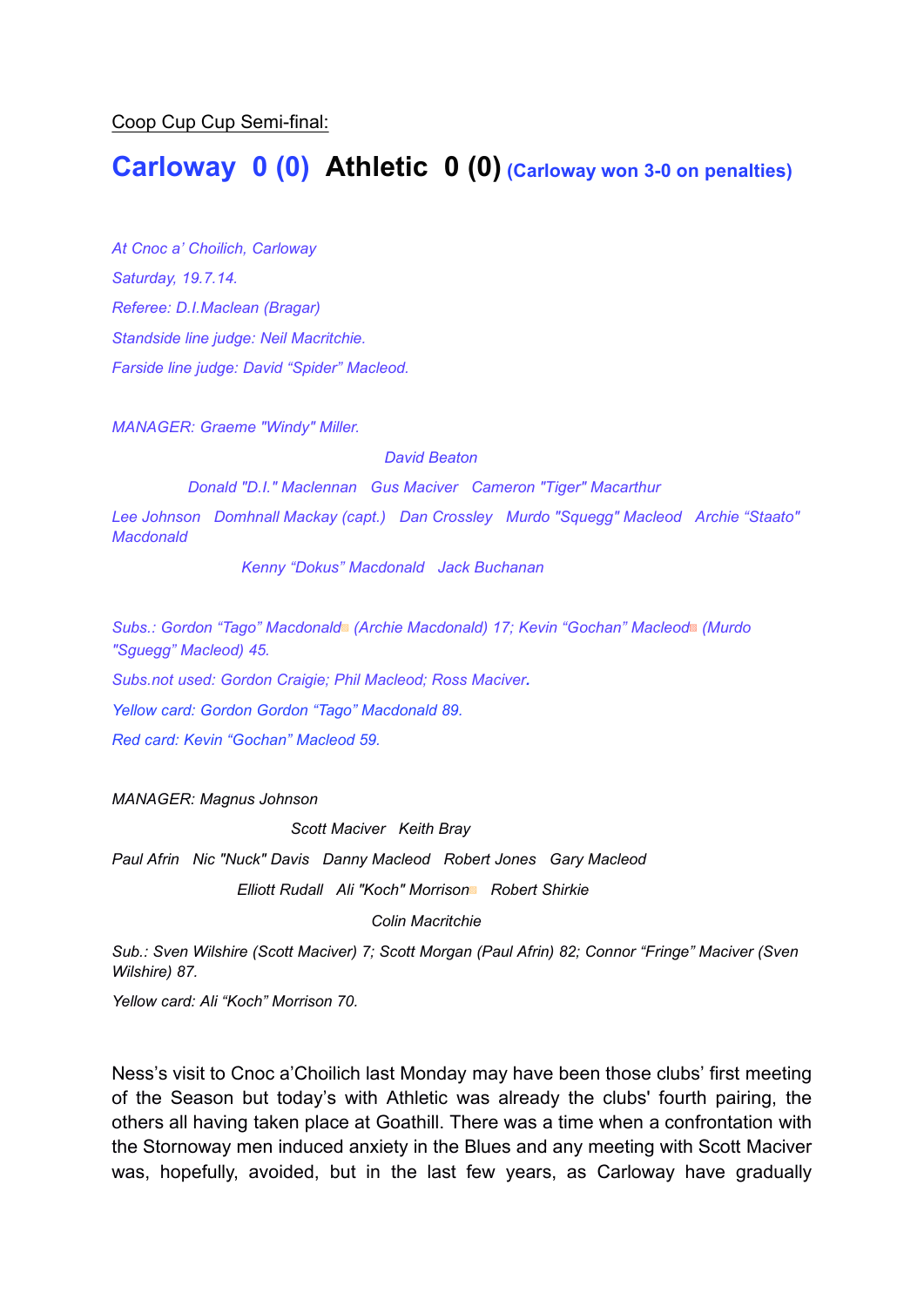established themselves as a force on the island, the Scott Maciver-led thrashings have ceased and honours have been even, culminating in last Season's tense and exciting League double over their rivals, 2-0 at home, 3-0 away, which were decisive steps towards na Gormaich's first-ever League title.

This Season has already witnessed two Cup wins and an away League victory for the Blues in the "*Big Smoke"*, at a ground which once was Carloway's own very special "*Field of Nightmares*". In the first, an ABC SF in late April, a second half "Nuck" penalty had cancelled out a Lee Johnson opener, extra-time was goal-less, and this, of course, led to a dreaded shoot-out, which Carloway edged 4-2. The League re-match a fortnight later was a much more straightforward affair, courtesy of a Jack Buchanan master-class in finishing. Next on the agenda was the HAC Round 2 in May, the tightest of duels, in which Carloway prevailed 2-0, settled by two early second-half goals: a controversial penalty, followed by yet another exquisite strike from Jack Buchanan.

Athletic had begun this Season in rampant scoring form, mauling United, Lochs, Back, and Harris in turn before the sides' ABC affair had deflated them somewhat. After that, their League season had become wayward, and only a JS Final appearance remained on the table, going into this penultimate local Cup tournament.

Carloway, also, despite having a reasonably successful League Season, with a firstever HAC Cup Final appearance to look forward to in a fortnight, had still only an ABC Cup Final reverse to show for 2013, so victory today could be seen to be imperative. Unfortunately playmaker, Billy Anderson, and young star, Josh Harris, were unfit, Kevin "Barra" Macneil was unavailable, and Fraser Macleod was unable to appear as expected, due to work commitments. The good news was that the inspirational Kevin "Gochan" Macleod was present on the bench, beside Gordon Craigie, Gordon "Tago" Macdonald, Phil Macleod (unlucky to only make substitute, considering his superlative display at stopper on Monday), and Ross Maciver, who notched his first goal for the club in Monday's EaF tie, courtesy of "Sweeney".

There were notable absences from the Aths' line-up too: no Clintons; Stuart "Bubble" Macdonald (on holiday); Ross Macrae, or Scott "Flapjack" Macaulay, but, unfortunately, leading adversaries like Lewis and Harris Young Player of the Year 2013, Robert Jones, Scott Maciver, and Nick "Nuck" Davis were on the field for kickoff.

A disappointing crowd was present at Cnoc a' Choilich on what was the hottest day of the year so far on west Lewis, although more and more drifted in as the match progressed. The opening swiftly assumed a disturbing familiarity, with the midfield struggling in the opening half-hour to achieve a cohesive rhythm. Fortunately, the axis of the team remained constant - David Beaton sound as the Liberty Bell at the back; Gus Maciver the Rock of Gibraltar before him, flanked by his able lieutenants "Tiger: and "D.I."; the fulcrum of the operation next, Domhnall Mackay; then Jack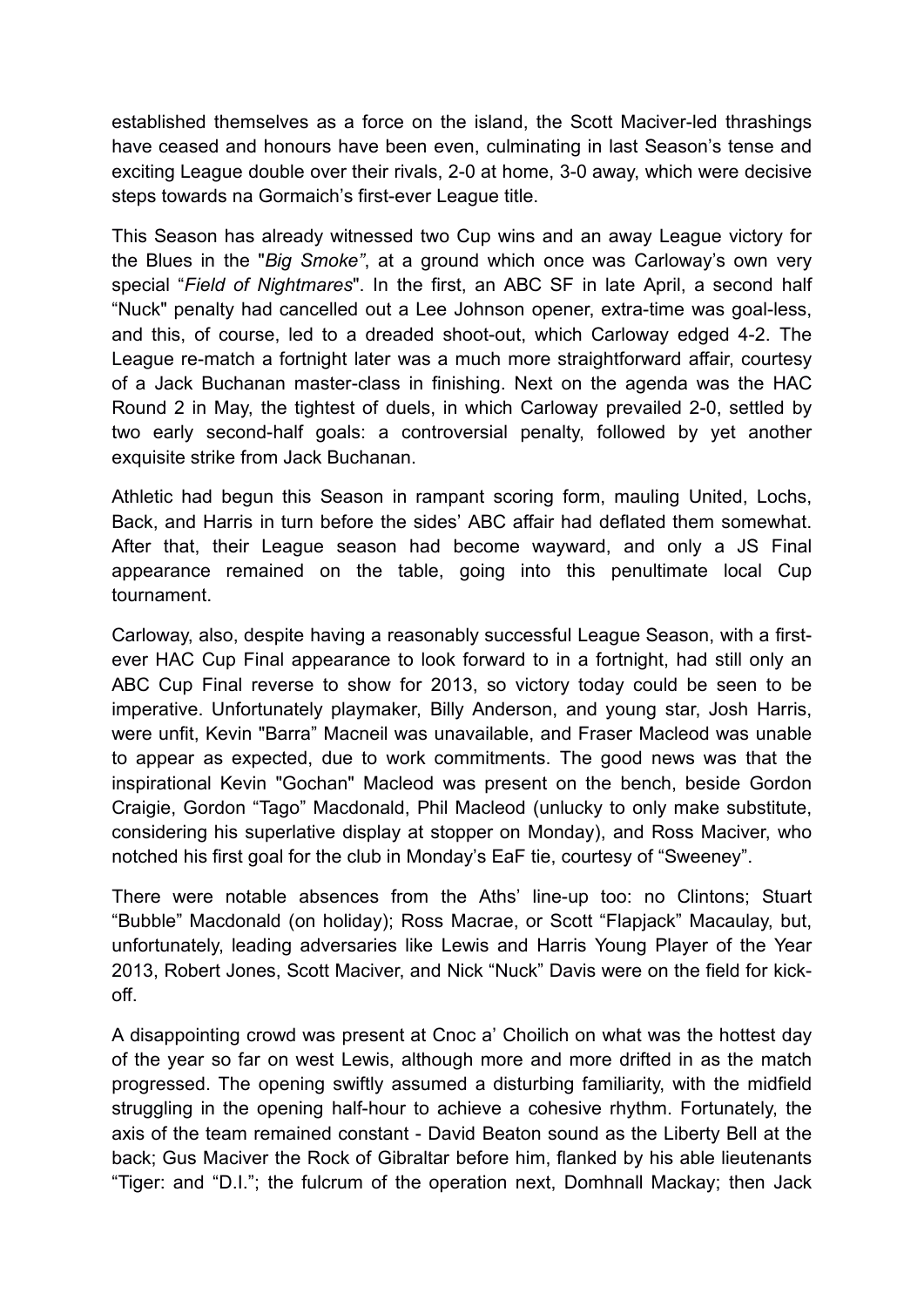Buchanan like quicksilver up front. However, as in the last few games, the early initiative was with the opposition. In 4 minutes Paul Afrin made 16 metres from the right bye-line but his pacy square cross was just a shade too high for the arriving Maciver by the far post and flew up and over. A minute later Maciver got past "D.I." to the right bye-line and his dangerous cut-back whizzed low across goal without any takers. In 7 minutes a through ball sent Maciver into the left of the box but as he fought to control the ball,12 metres from goal, his namesake slid in, Maciver went down, the ball seemed to become entangled between his legs, and Bray and "Tiger" joined in the developing melée to extricate it. At the time, it seemed an innocuous free-kick to Carloway; little did we know, Scott had broken his ankle.

Three minutes later, Robert Jones won the ball on the right centre-line, turned inwards to his left, then released a glorious defence-splitter to "D.I.'s" left, behind Macdonald, for Danny Macleod to run clear into the box, but again a brilliant reaction tackle from Maciver, 8 metres from goal, negated the danger.

It was 26 minutes before the Blues actually disturbed "Titch", sunbathing in the Athletic goal, when Mackay supplied "Squegg" just inside the Aths' half. He performed a characteristic check, turn, and flick to Crossley moving forward, but his low strike from 24 metres was deadened by the turf and constituted no threat. Five minutes later a disputed free-kick on the Aths' right, midway within the Blues' half was flighted in beautifully by Macleod, currently the best dead-ball kicker on the island. Bray, towards the near post, flicked it on across goal and Mackay was forced to swipe it away smartly for a corner on the left. Rudall won the jump to meet the resultant corner but his powerful back-header soared high and wide of Beaton's right hand junction of bar and post.

Four minutes later a Davis feed allowed Bray a fleeting opportunity at goal from 16 metres but Maciver blocked well and the massively rebounding ball was played back and wide to Gary Macleod on the right centre-line. He immediately played long forward to Jones breaking clear down the right to the bye-line and his expert cross beat everyone to reach Bray in front of goal unmarked, 12 metres out. However, his desire to control and shift it to his left allowed "Tiger" those added seconds to make a first-rate block and clearance. Immediately, Jones was clear on the right again, but his carbon-copy cross was easily headed on by "Tiger" and clear this time.

In 42 minutes a lightning break on the right, and imaginative play by "Dokus", Johnson and Buchanan almost gave na Gormaich a half-time lead they hardly deserved. "Dokus" won the ball on the centre-line, before moving right and lifting the ball forward over Afrin for Johnson to break down the right. 16 metres from the byeline, he crossed square before Rudall could close him down, and Buchanan came flying in low behind Shirkie to meet the ball with a header, two feet from the ground, but the ball flew high to Macritchie's left.

## **Half-time: Carloway 0 Athletic 0**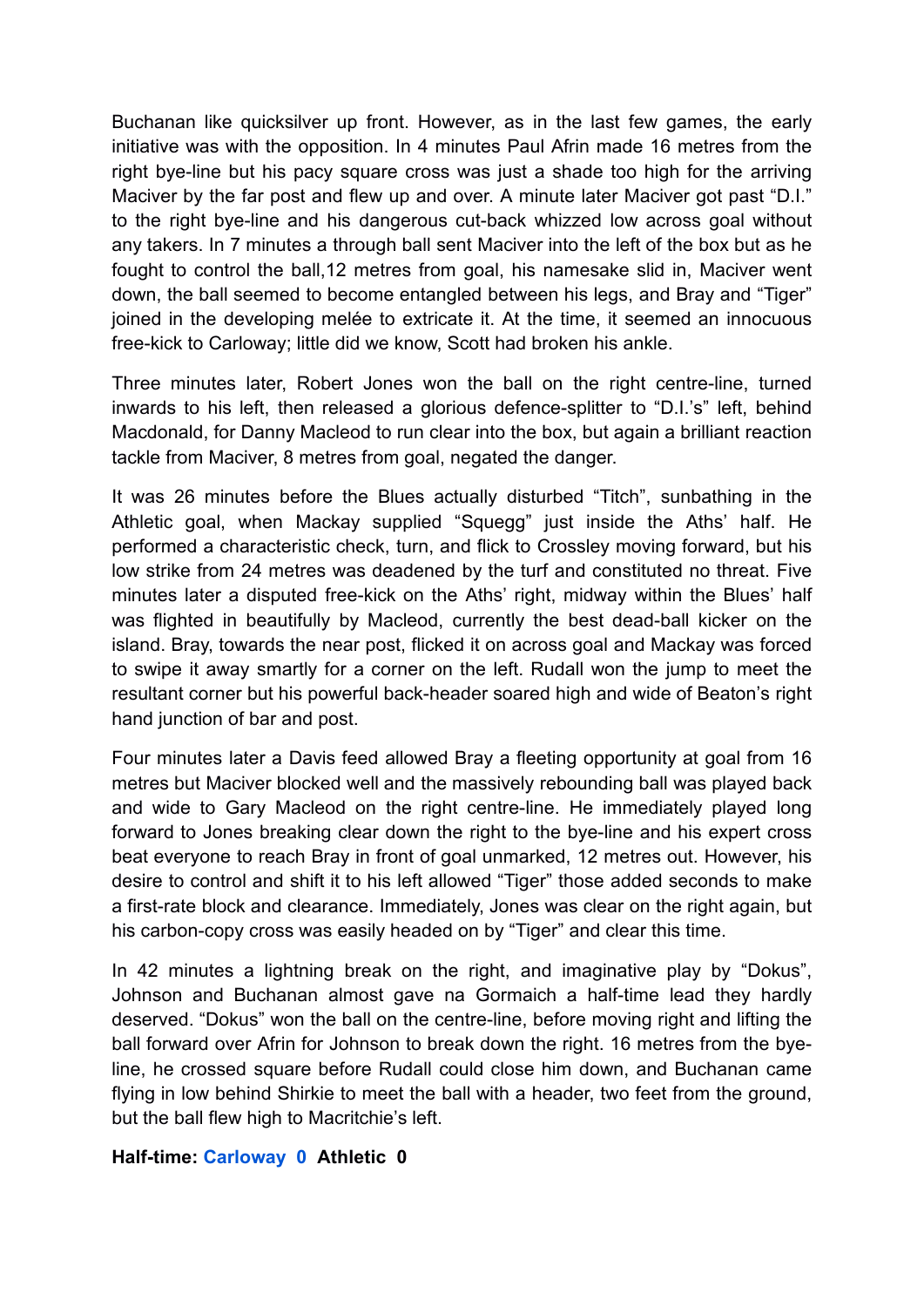Despite Athletic edging possession and territory, it had been a first half of few "*should-have-scored*" chances, if any. The work ethic had been high in midfield, notably from Danny Macleod, Domhnall Mackay, and "Sguegg", but Carloway had missed the imagination of Anderson, and the two most gifted players on the field, Crossley and Jones, had largely cancelled each other out. "Dokus" and "Nuck" had not figured highly, either. For long periods, Jack Buchanan had been like Ben Gunn on Treasure Island, and both back-lines - "Tiger"/Gus/"D.I." and Shirkie/"Koch"/Rudall had been untroubled; Beaton and Macritchie could have had a game of chess together.

Maciver's early withdrawal had dulled Athletic's threat and nagging injury to "Squegg" persuaded "Windy" to up the stakes by introducing the pace and aggression of "Gochan". Certainly the balance of play shifted towards Macritchie in the initial stages of the second half. An early series of corners led to a "Tago" freekick, 20 metres from the bye-line on the right, being curled in beautifully behind the defence but Macritchie smothered it unhindered by the far post.

On 57 minutes a "Dokus"/Johnson link-up on the right centre-line saw the latter's high ball forward send "Gochan" sprinting down the line to the bye-line. He controlled the ball, turned back, then delivered a perfect, inviting cross square into the box, unfortunately just too high for Buchanan in the centre, whose head touched it on backwards beyond Shirkie to "Tago", lurking just outside the far post. Macritchie was out like a flash to block, as "Tago" steadied himself, but his left-footer was dragged low beyond the far post.

Two minutes later the odds on a Blues' victory significantly lengthened when "Gochan's" opinions earned him first go at the Dove shampoo. However, in the final half-hour, it was na Gormaich that stepped up a gear, with Crossley and Mackay pushing forward repeatedly through the centre, and Athletic seemingly content to retreat more and more into defence, and wait for the break.

In 61 minutes a "Tago" corner on the Aths' left was nodded out and "D.I." and Macritchie clashed as the defender hooked the awkward ball high over the bar from 10 metres. Two minutes later, a trademark dribbling run by Crossley down the right took him to within 10 metres of the bye-line before his whipped cross was met by "Tago", unmarked to the left of goal but, again, the winger, normally deadly from such a position, sent it wide to the left of the Aths' goal.

A counter-attack in 74 minutes led to a Gary Macleod free-kick directly in front of goal, 20 metres out. He struck it well, low round the left of the wall but Beaton read it comfortably. In 80 minutes a Macleod cross from the bye-line, midway within the Carloway half, was lifted high to the far post, but "Nuck's" header from 12 metres lacked power and the keeper gathered easily.

In 82 minutes a bursting Johnson run down the right ended with a low cross from the bye-line arriving in the centre, just behind Buchanan, but in characteristic fashion,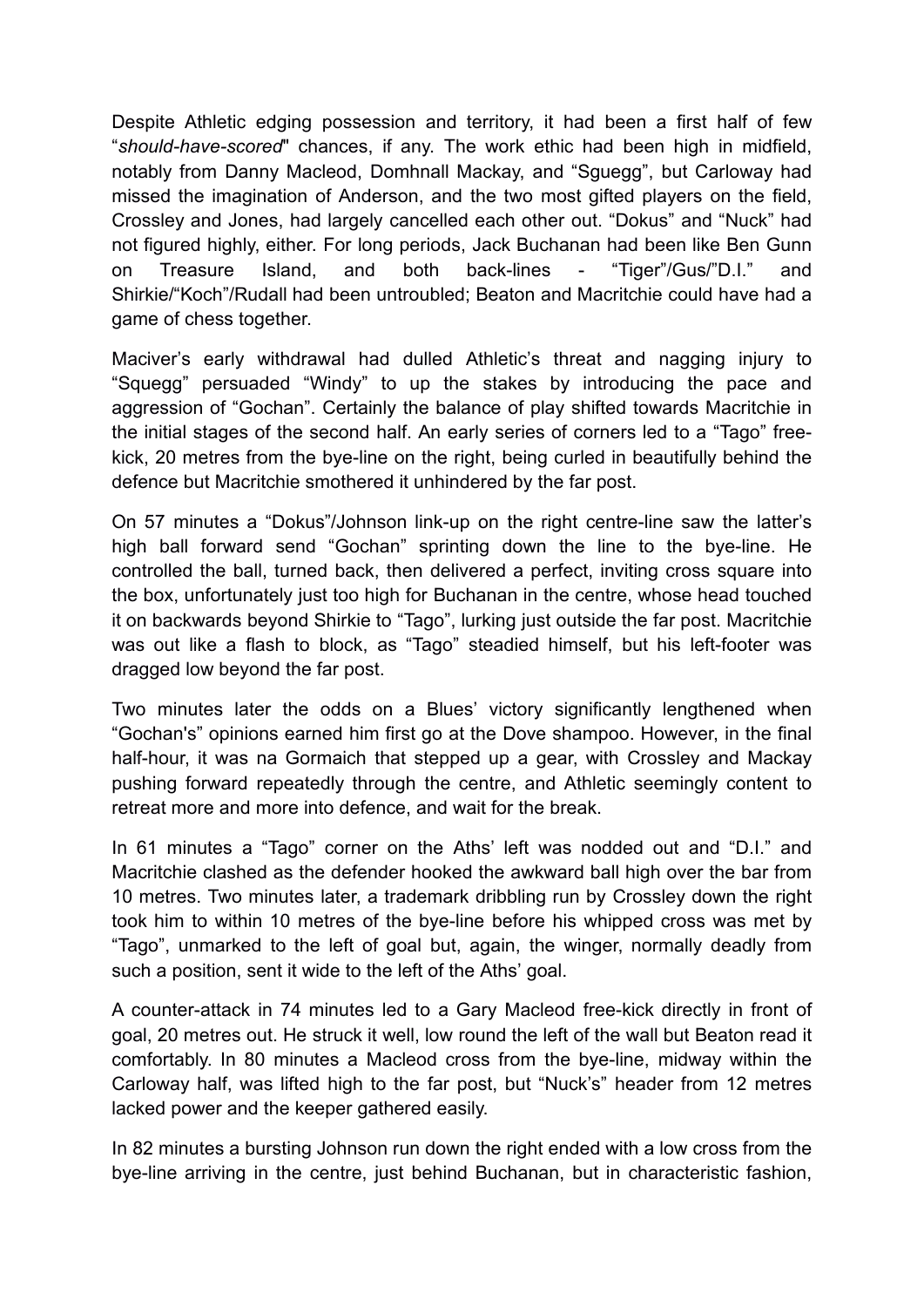the striker turned back, gathered, then whipped round to send his effort low to "Titch's" right from the edge of the box, but the goalie reacted brilliantly to push the shot round his right-hand post at full stretch. From the following Crossley corner, the ball flew right throughout to "D .I." to the right of goal, 12 metres out, but he was unable to control it and his bundled left-foot attempt hit the Athletic left-hand post and was cleared.

Beaton had to perform equally instinctively on the stroke of the whistle when a last Athletic attack led once more to a deep Macleod free-kick from midway within the Blues' half on the right being knocked back out to him, to chip in again. Maciver gathered it first, on the edge of the box, then dispatched a left-foot hook screaming high to Beaton's left, but the keeper reacted magnificently to catch, and hold, the flying ball to his left.

# **Full-time: Carloway 0 Athletic 0**

And so, for a second time this Season, the two sides faced each other in the universally hated modern way to settle Cup-ties, and for the fourth time in a row, David Beaton metamorphosed into Jens Lehmann to choose correctly which side to go for each time, and actually stop two of the three efforts. It was left to Dan Crossley to seal victory in true Antonín Panenka-style✵ by converting a clever third Blues' penalty, which fooled the keeper.

## *PENALTIES:*

*ATHLETIC CARLOWAY. Gary Macleod. David Beaton saves. X 0-0 Domhnall Mackay scores ︎ 0- 1 Robert Shirkie hits post. X 0-1 Kenny "Dokus" Macdonald scores ︎ 0- 2 Nic "Nuck" Davis. David Beaton saves. X 0-2 Dan Crossley scores ︎ 0- 3*

"*Justice has been done*", "Scone" declaimed around Cnoc a' Choilich to the departing crowd. Whether or not Magnus Johnson agreed with him is debatable. They didn't bump into each other. Whatever, na Gormaich's run of good form continued against Athletic, despite an ineffective first half.

"*A game of two halves*", is perhaps a truer cliché than one might think, and if it is, it is essential to have something to show for the half you've controlled. Athletic clearly